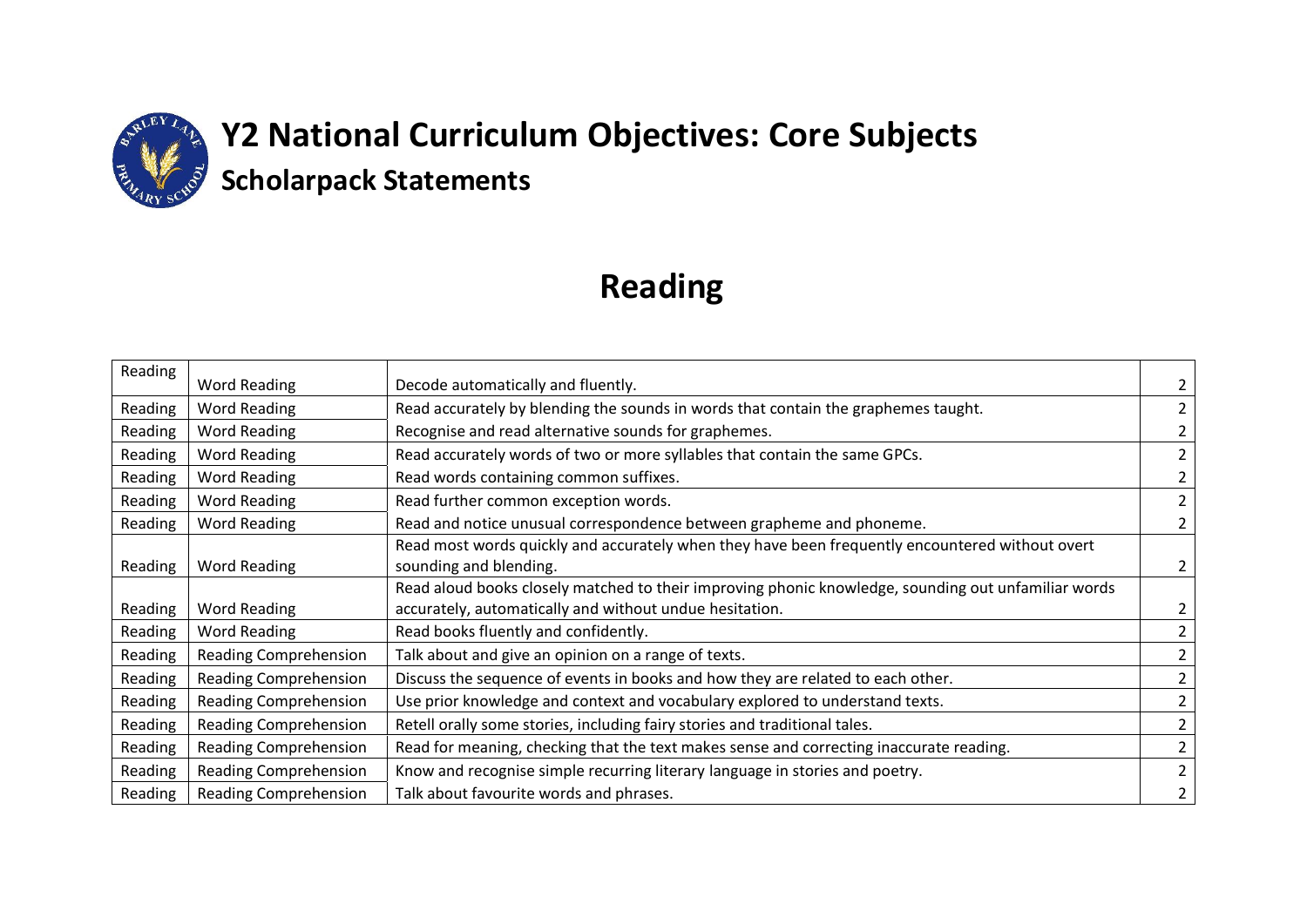|                 |                                 | Increase repertoire of poems learnt by heart, appreciating these and reciting some, with appropriate |  |
|-----------------|---------------------------------|------------------------------------------------------------------------------------------------------|--|
| Reading         | Reading Comprehension           | intonation to make the meaning clear.                                                                |  |
|                 | Reading   Reading Comprehension | Answer and ask appropriate questions and make predictions on the basis of what has been read so far. |  |
| Reading $\vert$ | Reading Comprehension           | <sup>1</sup> Draw simple inferences from illustrations, events and characters' actions and speech.   |  |

| Reading | <b>Reading Exceeding Statements</b> | Enhance meaning through expression and intonation.                                                      |  |
|---------|-------------------------------------|---------------------------------------------------------------------------------------------------------|--|
| Reading | <b>Reading Exceeding Statements</b> | Identify and comment on main characters in stories and the way they relate to one another.              |  |
| Reading | <b>Reading Exceeding Statements</b> | Self-correct, look backwards and forwards in the text and search for meaning.                           |  |
| Reading | <b>Reading Exceeding Statements</b> | Comment on the way characters relate to one another.                                                    |  |
| Reading | <b>Reading Exceeding Statements</b> | Show understanding of the main points of the text and re-tell the story.                                |  |
| Reading | <b>Reading Exceeding Statements</b> | Make sensible predictions about what is likely to happen in the story and to different characters.      |  |
| Reading | <b>Reading Exceeding Statements</b> | Know how suspense and humour is built up in a story, including the development of the plot.             |  |
| Reading | <b>Reading Exceeding Statements</b> | Recognise similarities in the plot or characters within different stories.                              |  |
|         |                                     | Extract information from non-fiction texts, appropriately using contents, index, chapters, headings and |  |
| Reading | <b>Reading Exceeding Statements</b> | glossary.                                                                                               |  |
| Reading | <b>Reading Exceeding Statements</b> | Read poetry, using intonation and expression, and handle humour appropriately when needed.              |  |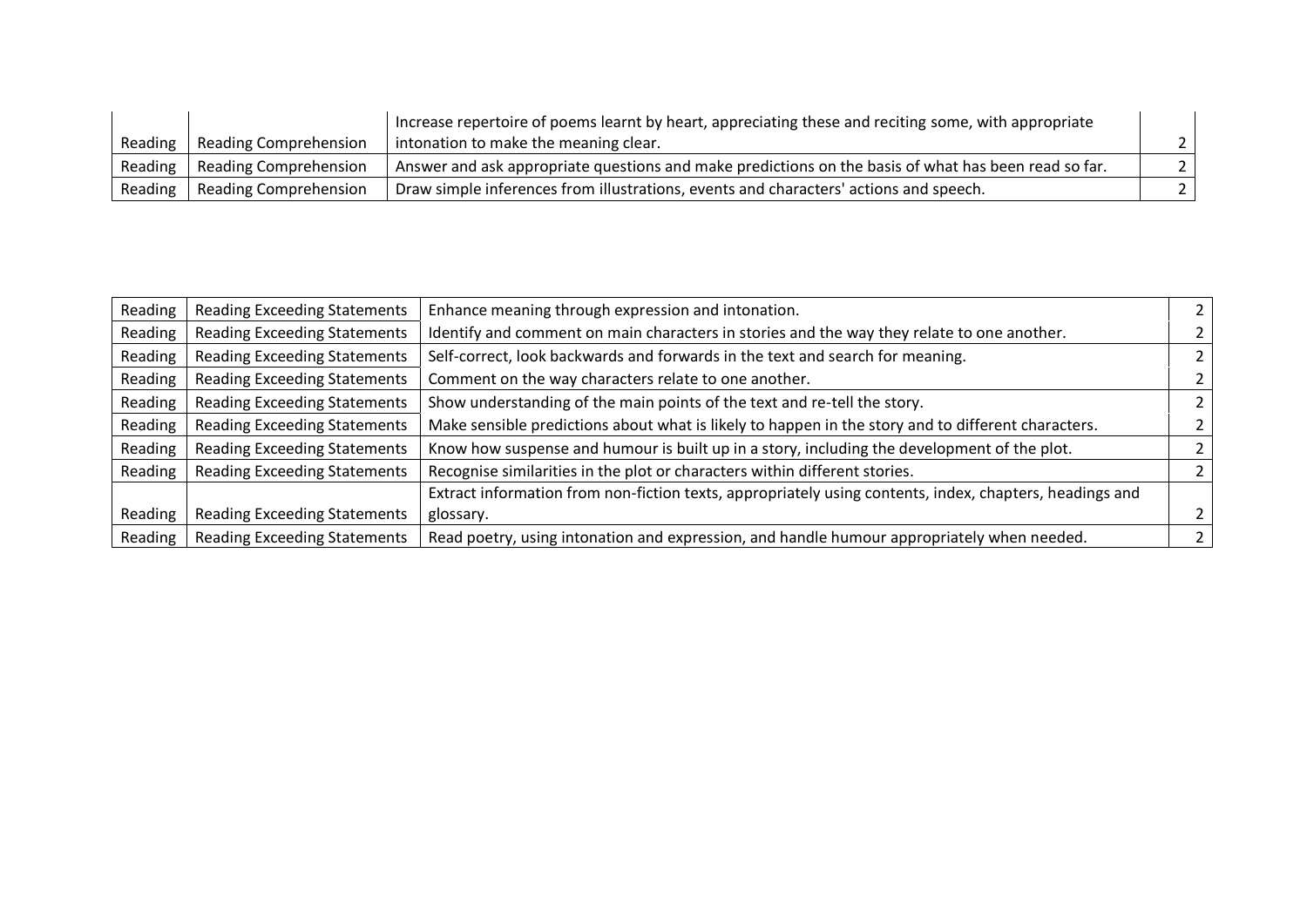# **Writing**

| Writing | Transcription | Segment spoken words into phonemes and record these as graphemes.                                                  | $\overline{2}$ |
|---------|---------------|--------------------------------------------------------------------------------------------------------------------|----------------|
| Writing | Transcription | Spell words with different alternative spellings, including a few common homophones.                               | $2^{\circ}$    |
| Writing | Transcription | Spell longer words using suffixes such as ment, ness, ful, less, ly.                                               | $\overline{2}$ |
| Writing | Transcription | Use knowledge of alternative phonemes to narrow down possibilities for accurate spelling.                          | $\overline{2}$ |
| Writing | Transcription | Identify known phonemes in unfamiliar words and use syllables to divide words.                                     | $2^{\circ}$    |
| Writing | Transcription | Form lower case letters of the correct size relative to one another.                                               | $\overline{2}$ |
| Writing | Transcription | Begin to use some of the diagonal and horizontal strokes needed to join letters.                                   | $\overline{2}$ |
| Writing | Transcription | Understand which letters, when adjacent to one another, are best left unjoined.                                    | $2^{\circ}$    |
|         |               | Write capital letters and digits of the correct size, with correct orientation and relationship to one another and |                |
| Writing | Transcription | to lower case letters.                                                                                             | $\overline{2}$ |
| Writing | Transcription | Use spacing between words that reflects the size of the letters.                                                   | $\overline{2}$ |
| Writing | Composition   | Write narratives about personal experiences and those of others (real and fictional).                              | $\overline{2}$ |
| Writing | Composition   | Write for different purposes, including real events.                                                               | $\overline{2}$ |
| Writing | Composition   | Plan and discuss the content of writing and write down ideas.                                                      | $\overline{2}$ |
| Writing | Composition   | Orally rehearse structured sentences or sequences of sentences.                                                    | $\overline{2}$ |
| Writing | Composition   | Evaluate writing independently, with peers and with teacher.                                                       | $\overline{2}$ |
| Writing | Composition   | Proof-read to check for errors in spelling, grammar and punctuation.                                               | $2^{\circ}$    |
|         |               | Use full stops, capital letters, exclamation and question marks accurately to demarcate sentences and              |                |
| Writing | Composition   | commas for lists.                                                                                                  | $\overline{2}$ |
| Writing | Composition   | Use a capital letter for names of people, places, the days of the week, and the personal pronoun 'I.               | $\overline{2}$ |
| Writing | Composition   | Use subordination (using when, if, that, or because) and coordination (using or, and, or but).                     | $\overline{2}$ |
| Writing | Composition   | Use present and past tenses correctly and consistently including the progressive form.                             | $\overline{2}$ |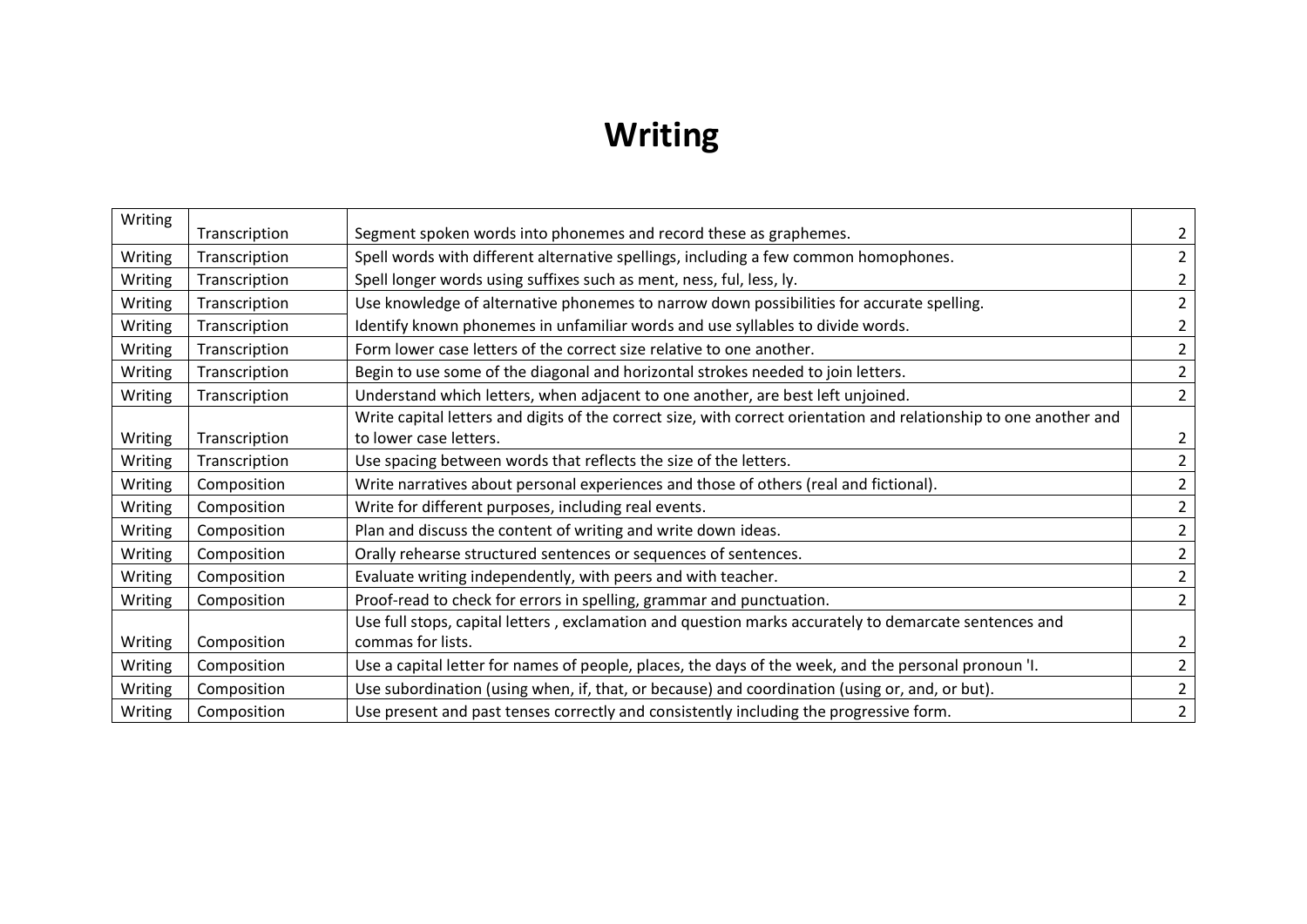| Writing | <b>Writing Exceeding Statements</b> | Descriptions are clear enough for people to recognise what is meant even when things are not named.     |  |
|---------|-------------------------------------|---------------------------------------------------------------------------------------------------------|--|
| Writing | <b>Writing Exceeding Statements</b> | Use some phrases and words that they come across in reading.                                            |  |
| Writing | <b>Writing Exceeding Statements</b> | Use words like 'suddenly' or 'amazingly', so that writing grips the reader's interest.                  |  |
| Writing | <b>Writing Exceeding Statements</b> | Stories have interesting endings that have been carefully thought about.                                |  |
| Writing | <b>Writing Exceeding Statements</b> | Consistent in using the first or third person.                                                          |  |
| Writing | <b>Writing Exceeding Statements</b> | Keep writing interesting throughout and not be tempted to look at quick ways to finish it.              |  |
|         |                                     | Check that capital letters, commas and question marks are used when needed and attempt to use speech    |  |
| Writing | <b>Writing Exceeding Statements</b> | marks.                                                                                                  |  |
| Writing | <b>Writing Exceeding Statements</b> | Use a dictionary to check spellings of words.                                                           |  |
| Writing | <b>Writing Exceeding Statements</b> | Use specific nouns when needed, e.g. 'terrier' instead of 'dog'.                                        |  |
| Writing | <b>Writing Exceeding Statements</b> | Take time to describe characters and events within stories, rather than move from one event to another. |  |

### **Spoken Language**

| Spoken Language | Spoken Language | Ask questions to gain information and to clarify meaning.                          |  |
|-----------------|-----------------|------------------------------------------------------------------------------------|--|
| Spoken Language | Spoken Language | Express themselves using complete sentences when required.                         |  |
| Spoken Language | Spoken Language | Make more specific vocabulary choices, for example - technical language.           |  |
| Spoken Language | Spoken Language | Take turns when talking in pairs or in small groups.                               |  |
| Spoken Language | Spoken Language | Offer appropriate comments in paired or small group discussion.                    |  |
|                 |                 | Begin to be aware that formal and informal situations require a different role and |  |
| Spoken Language | Spoken Language | language.                                                                          |  |
| Spoken Language | Spoken Language | Retell a familiar story using narrative language and linking words and phrases.    |  |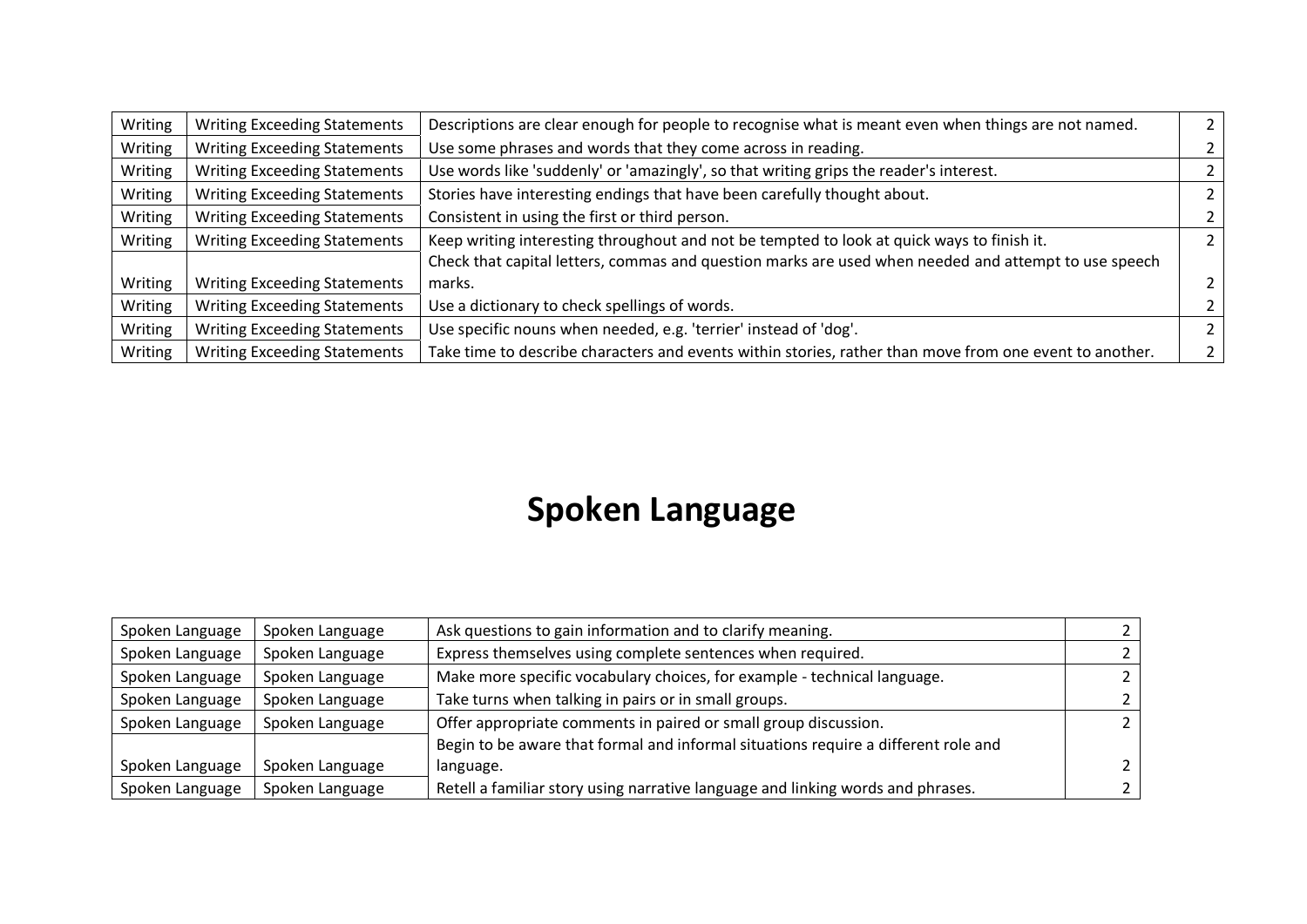| Spoken Language                   | <b>Spoken Language</b> | Hold the attention of listeners by adapting the way they talk.         |  |
|-----------------------------------|------------------------|------------------------------------------------------------------------|--|
| Spoken Language   Spoken Language |                        | Begin to understand how to speak for different purposes and audiences. |  |
| Spoken Language   Spoken Language |                        | Perform a simple poem from memory.                                     |  |

| Spoken Language |                           | Use different style, tone and loudness of speech when speaking to a larger        |  |
|-----------------|---------------------------|-----------------------------------------------------------------------------------|--|
|                 | Spoken Language Exceeding | audience.                                                                         |  |
| Spoken Language | Spoken Language Exceeding | Help the discussion to go well by listening and respond to others' ideas.         |  |
|                 | Spoken Language Exceeding | Draw up a set of questions about a group of artefacts that is shared or discussed |  |
| Spoken Language |                           | with the class.                                                                   |  |
| Spoken Language | Spoken Language Exceeding | Explain main things learnt from a presentation by someone.                        |  |
| Spoken Language | Spoken Language Exceeding | Draw up hypotheses in science.                                                    |  |
| Spoken Language | Spoken Language Exceeding | Talk about personal feelings when reflecting on a story.                          |  |
| Spoken Language | Spoken Language Exceeding | Organise persuasive language with a clear view as to who it is pitched at.        |  |
| Spoken Language | Spoken Language Exceeding | Know when to vary voice and language to express feelings at a key moment.         |  |
| Spoken Language | Spoken Language Exceeding | Ensure instructions follow one another in sequence.                               |  |
| Spoken Language | Spoken Language Exceeding | Decide how to present a poem dramatically, using all members of the group.        |  |

## **Maths**

| Mathematics | Number, Place Value and Calculation | I can count in steps of 2,3,& 5 from 0, & in tens from any number, forward & backward | 2              |
|-------------|-------------------------------------|---------------------------------------------------------------------------------------|----------------|
| Mathematics | Number, Place Value and Calculation | I can compare & order numbers from 0 up to 100; use $\lt$ , $>$ & = signs             |                |
|             |                                     | I can identify, represent & estimate number numbers using different representations,  |                |
| Mathematics | Number, Place Value and Calculation | including the number line                                                             | $\overline{2}$ |
| Mathematics | Number, Place Value and Calculation | I can read & write numbers to at least 100 in numerals & in words                     |                |
| Mathematics | Number, Place Value and Calculation | I can count in steps of 2,3,& 5 from 0, & in tens from any number, forward & backward | $\overline{2}$ |
| Mathematics | Number, Place Value and Calculation | I can compare & order numbers from 0 up to 100; use $\lt$ , $>$ & = signs             | $\overline{2}$ |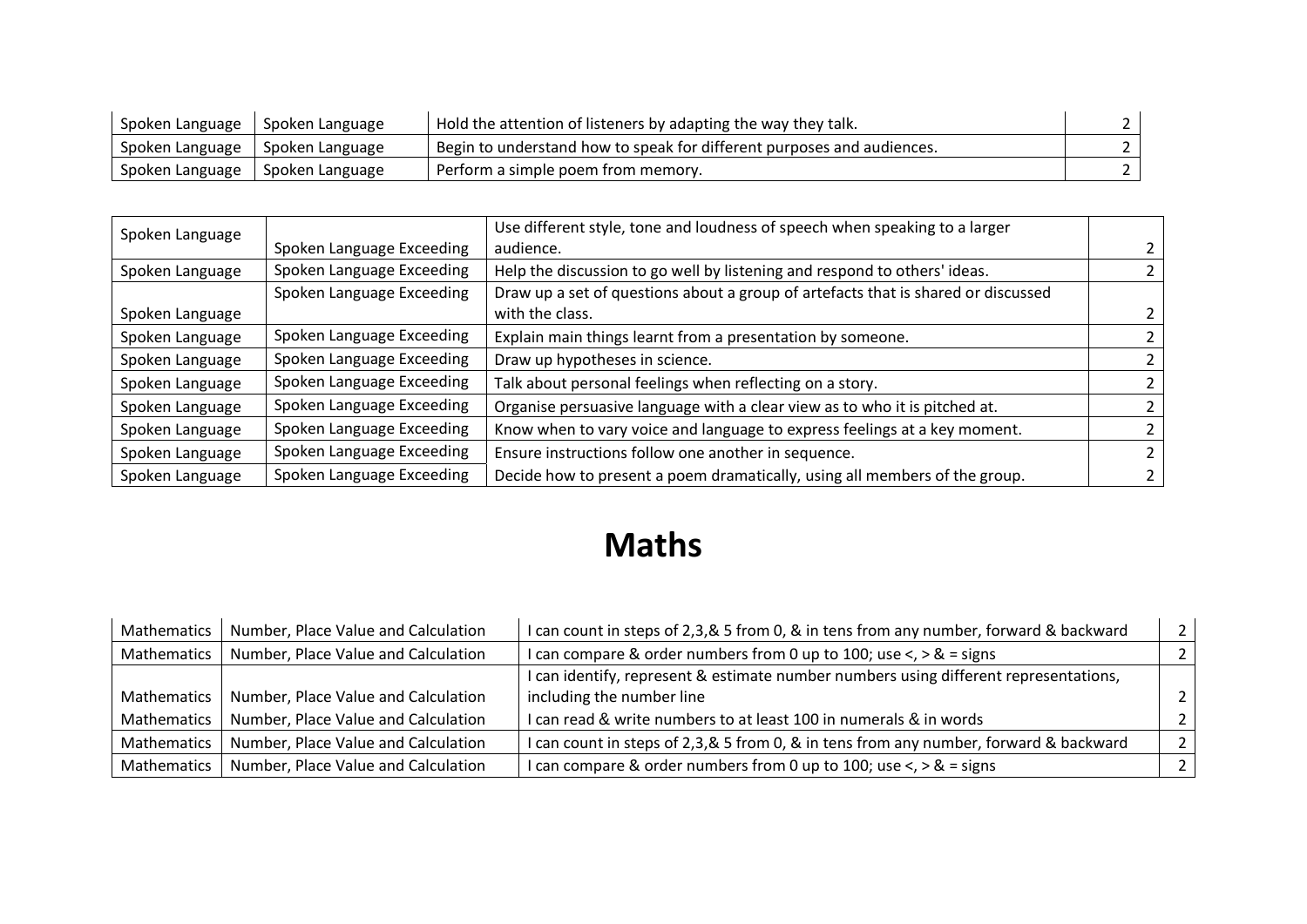|                    |                                     | I can can add & subtract numbers using concrete objects, pictorial representations &                        |                |
|--------------------|-------------------------------------|-------------------------------------------------------------------------------------------------------------|----------------|
|                    |                                     | mentally, including: a two-digit number & ones eg, 34+9 / a two-digit number & tens                         |                |
| Mathematics        | Number, Place Value and Calculation | 56+20 / two two-digit numbers eg,18+46 / adding three one-digit numberseg,9+4+6                             | $\overline{2}$ |
|                    |                                     | I understand that addition of two numbers can be done in any order eg, 12+32 32+12 &                        |                |
| Mathematics        | Number, Place Value and Calculation | subtraction starts with a larger number eg, 32+12 not the other way round                                   | $\overline{2}$ |
|                    |                                     | I can recognise & use the inverse relationship between addition & subtraction & use this                    |                |
| Mathematics        | Number, Place Value and Calculation | to check calculations & solve missing number problems 23+8=31 31-8=23 29+?= 35                              | $\overline{2}$ |
|                    |                                     | I can solve problems with addition & subtraction using concrete objects & pictorial                         |                |
| Mathematics        | Number, Place Value and Calculation | representations, including those involving numbers, quantities & measures                                   | $\overline{2}$ |
|                    |                                     | I can recall & use multiplication & division facts for the 2,5 & 10 multiplication tables,                  |                |
| Mathematics        | Number, Place Value and Calculation | including recognising odd & even numbers                                                                    | $\overline{2}$ |
|                    |                                     | I can calculate and write mathematical statements using the multiplication( $\times$ ), division( $\div$ )  |                |
| Mathematics        | Number, Place Value and Calculation | & equals(=) signs,                                                                                          | $\overline{2}$ |
|                    |                                     | I know that multiplication of two numbers can be done in any order eg, 5x3 and 3x5 &                        |                |
| Mathematics        | Number, Place Value and Calculation | division of one number by another cannot eg, 15÷3=5                                                         | 2              |
|                    |                                     | I can solve problems involving multiplication & division, using materials, arrays, repeated                 |                |
|                    |                                     | addition, mental methods, & multiplication & division facts, including problems in                          |                |
| Mathematics        | Number, Place Value and Calculation | contexts.                                                                                                   | $\overline{2}$ |
|                    |                                     | I can count in fractions up to 10, starting from any number & using the $\frac{1}{2}$ & $\frac{2}{4}$       |                |
| Mathematics        | Number, Place Value and Calculation | equivalence on the number line                                                                              | $\overline{2}$ |
|                    |                                     | I can recognise, find, name & write fractions 1/3, 1/4, 2/4 & 3/4 of a length, shape, set of                |                |
| Mathematics        | Number, Place Value and Calculation | objects or quantity                                                                                         | 2              |
| Mathematics        | Number, Place Value and Calculation | I can write simple fractions e.g. 1/2 of 6 = 3 & recognise the equivalence of $\frac{2}{4}$ & $\frac{1}{2}$ | $\overline{2}$ |
|                    |                                     | I can choose & use appropriate standard units to estimate & measure length/height in                        |                |
| Mathematics        | Measurement                         | any direction (m/cm); to the nearest appropriate unit, using a ruler                                        | $\overline{2}$ |
| <b>Mathematics</b> | Measurement                         | I can compare & order lengths & record the results using $>$ , < & =                                        | $\overline{2}$ |
| Mathematics        | Measurement                         | I can choose & use appropriate standard units to estimate & measure mass (kg/g) scales.                     | $\overline{2}$ |
| Mathematics        | Measurement                         | I can compare & order mass, & record the results using >, < $8 =$                                           | $\overline{2}$ |
|                    |                                     | I can tell & write the time to five minutes, including quarter past/to the hour & draw the                  |                |
| Mathematics        | Measurement                         | hands on a clock face to show these times                                                                   | $\overline{2}$ |
| <b>Mathematics</b> | Measurement                         | I can compare & sequence intervals of time                                                                  | $\overline{2}$ |
| Mathematics        | Measurement                         | I know the number of minutes in an hour & the number of hours in a day                                      | $\overline{2}$ |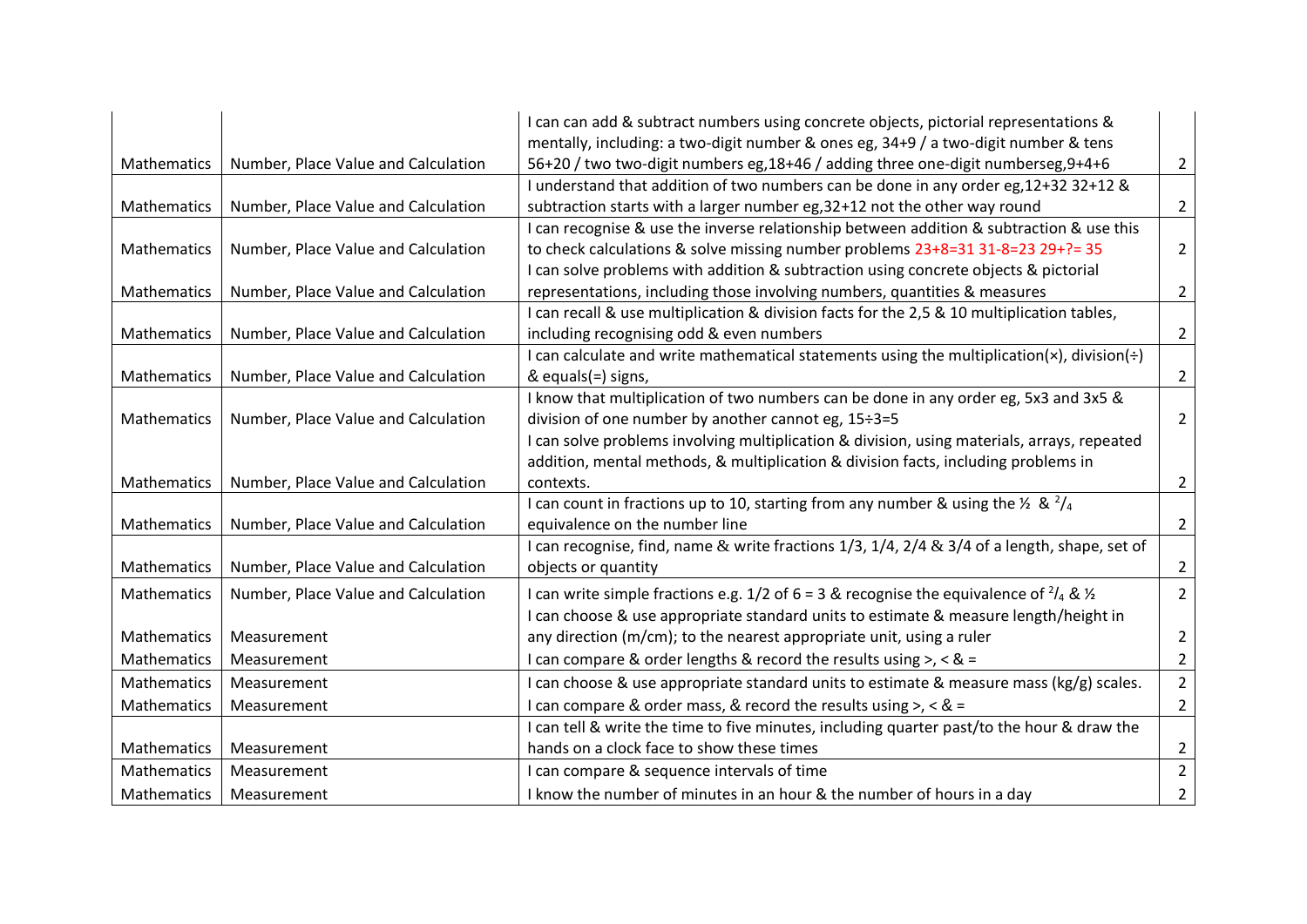|                    |                   | I can choose & use appropriate standard units to estimate & measure capacity (litres/ml)     |                |
|--------------------|-------------------|----------------------------------------------------------------------------------------------|----------------|
| <b>Mathematics</b> | Measurement       | to the nearest appropriate unit using measuring vessels.                                     | 2              |
| <b>Mathematics</b> | Measurement       | I can compare & order volume/capacity & record the results using >, < & =                    |                |
|                    |                   | I can recognise & use symbols for pounds (£) & pence (p); combine amounts to make a          |                |
| Mathematics        | Measurement       | particular value.                                                                            | 2              |
| Mathematics        | Measurement       | I can find different combinations of coins that equal the same amounts of money              | $\overline{2}$ |
|                    |                   | can solve simple problems in a practical context involving addition & subtraction of         |                |
| Mathematics        | Measurement       | money of the same unit, including giving change                                              | 2              |
|                    |                   | I can choose & use appropriate standard units to estimate & measure temperature (°C) to      |                |
| Mathematics        | Measurement       | the nearest appropriate unit, using thermometers.                                            | 2              |
| Mathematics        | Geometry          | I can identify & describe the properties of 2-D shapes, including the number of sides        |                |
| <b>Mathematics</b> | Geometry          | can compare & sort common 2-D shapes & everyday objects                                      | $\overline{2}$ |
|                    |                   | I can identify & describe the properties of 2-D shapes, including line symmetry in a         |                |
| Mathematics        | Geometry          | vertical line.                                                                               | 2              |
|                    |                   | I can identify & describe the properties of 3-D shapes, including the number of edges,       |                |
| Mathematics        | Geometry          | vertices & faces                                                                             | 2              |
| <b>Mathematics</b> | Geometry          | I can compare & sort common 3-D shapes & everyday objects                                    | $\overline{2}$ |
|                    |                   | I can identify 2-D shapes on the surface of 3-D shapes, [for example, a circle on a cylinder |                |
| <b>Mathematics</b> | Geometry          | & a triangle on a pyramid]                                                                   |                |
| Mathematics        | Geometry          | I can order & arrange combinations of mathematical objects in patterns & sequences           | $\overline{2}$ |
|                    |                   | I can use mathematical vocabulary to describe position, direction & movement, including      |                |
|                    |                   | movement in a straight line & distinguishing between rotation as a turn & in terms of        |                |
| Mathematics        | Geometry          | right angles for quarter, half & three-quarter turns (clockwise & anti-clockwise)            | 2              |
| Mathematics        | <b>Statistics</b> | I can interpret & present data using bar charts, pictograms & tables                         | $\overline{2}$ |
|                    |                   | I can solve one-step & two-step questions [for example, 'How many more?' & 'How many         |                |
| <b>Mathematics</b> | <b>Statistics</b> | fewer?'] using information presented in scaled bar charts & pictograms & tables              | 2              |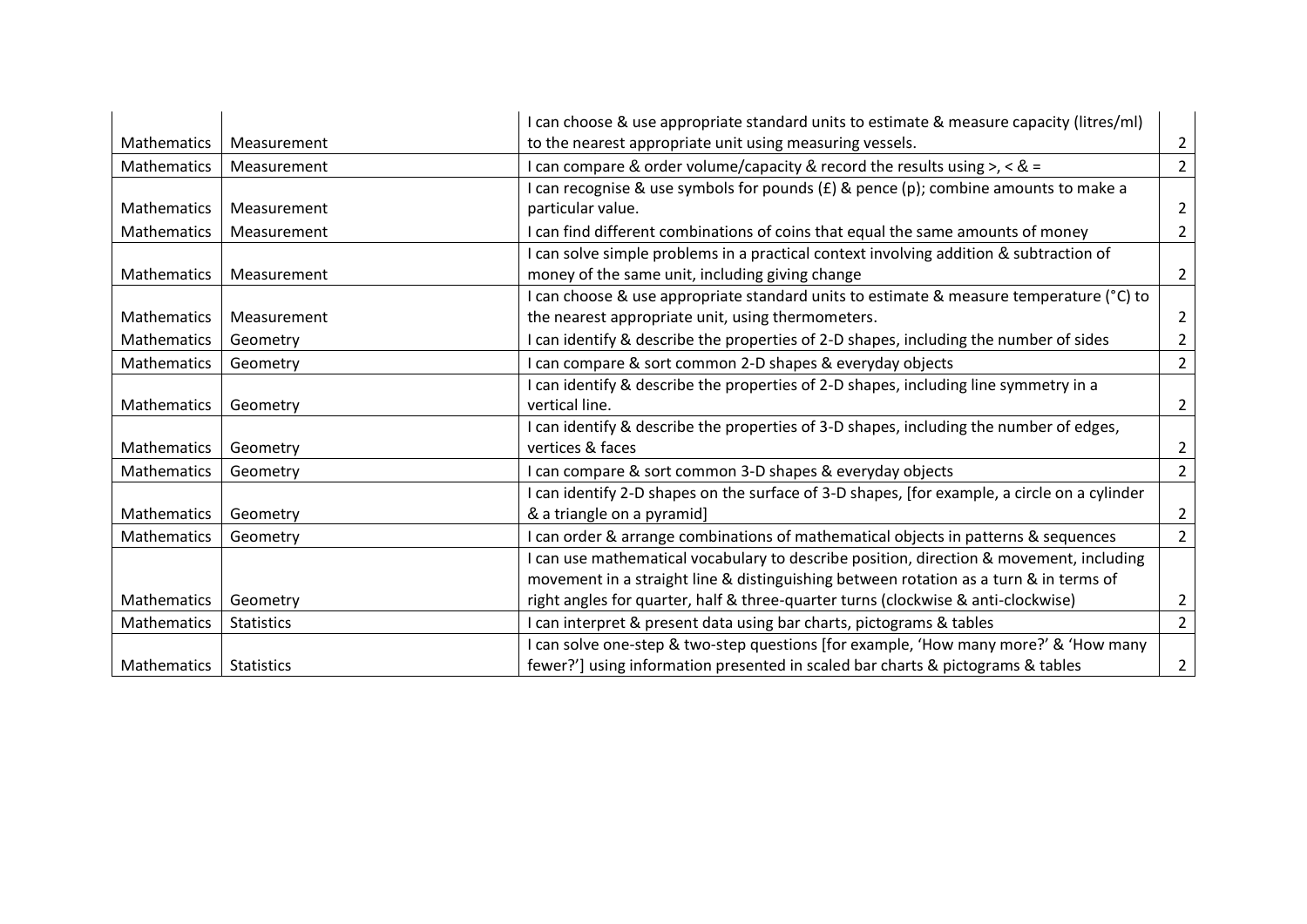#### **Science**

| Science |                                  |                                                                                                         |                |
|---------|----------------------------------|---------------------------------------------------------------------------------------------------------|----------------|
|         | <b>Working Scientifically</b>    | Use some science words to describe what they have seen and measured.                                    | $\overline{2}$ |
| Science | <b>Working Scientifically</b>    | Ask people questions and use secondary sources to find answers.                                         | $\overline{2}$ |
| Science | <b>Working Scientifically</b>    | Observe closely, using simple equipment.                                                                | $\overline{2}$ |
| Science | <b>Working Scientifically</b>    | Say whether things happened as they expected.                                                           | $\overline{2}$ |
| Science | <b>Working Scientifically</b>    | Organise things into groups.                                                                            | $\overline{2}$ |
| Science | <b>Working Scientifically</b>    | Find simple patterns (or associations).                                                                 | $\overline{2}$ |
| Science | <b>Working Scientifically</b>    | Identify animals and plants by a specific criteria, for example, lay eggs or not; have feathers or not. | $\overline{2}$ |
| Science | <b>Working Scientifically</b>    | Use (text, diagrams, pictures, charts, tables) tore cord their observations.                            | $\overline{2}$ |
| Science | <b>Working Scientifically</b>    | Perform simple tests.                                                                                   | $\overline{2}$ |
| Science | <b>Working Scientifically</b>    | Suggest how, and use prompts, to find things out.                                                       | $\overline{2}$ |
| Science | <b>Working Scientifically</b>    | GD: Use information from books and online information to find things out.                               | $\overline{2}$ |
| Science | <b>Working Scientifically</b>    | GD: Say whether things happened as they expected and if not why not.                                    | $\overline{2}$ |
| Science | Living Things and their Habitats | Identify that most living things live in habitats to which they are suited.                             | $\overline{2}$ |
| Science | Living Things and their Habitats | Explain the differences between living and non living things and things that have never beenalive.      | $2^{\circ}$    |
|         |                                  | Describe how different habitats provide for the basic needs of different kinds of animals and plants,   |                |
| Science | Living Things and their Habitats | and how they depend on each other.                                                                      | $\overline{2}$ |
| Science | Living Things and their Habitats | Identify and name a variety of plants and animals in their habitats, including microhabitats.           | $\overline{2}$ |
|         |                                  | Describe how animals obtain their food from plants and other animals, using the idea of a simple        |                |
| Science | Living Things and their Habitats | food chain.                                                                                             | $\overline{2}$ |
| Science | Living Things and their Habitats | Identify and name different sources of food.                                                            | $\overline{2}$ |
| Science | Living Things and their Habitats | GD: Classify living things into groups according to a range of criteria they have been given.           | $\overline{2}$ |
| Science | Plants                           | Observe and describe how seeds and bulbs grow into mature plants.                                       | $\overline{2}$ |
|         |                                  | Find out and describe how plants need water, light and a suitable temperature to grow and stay          |                |
| Science | Plants                           | healthy.                                                                                                | $\overline{2}$ |
| Science | Plants                           | GD: Suggest more than one way of grouping animals and plants and explain their reasons.                 | $\overline{2}$ |
| Science | Plants                           | GD: Describe what plants need to survive and link it to where they are                                  | $\overline{2}$ |